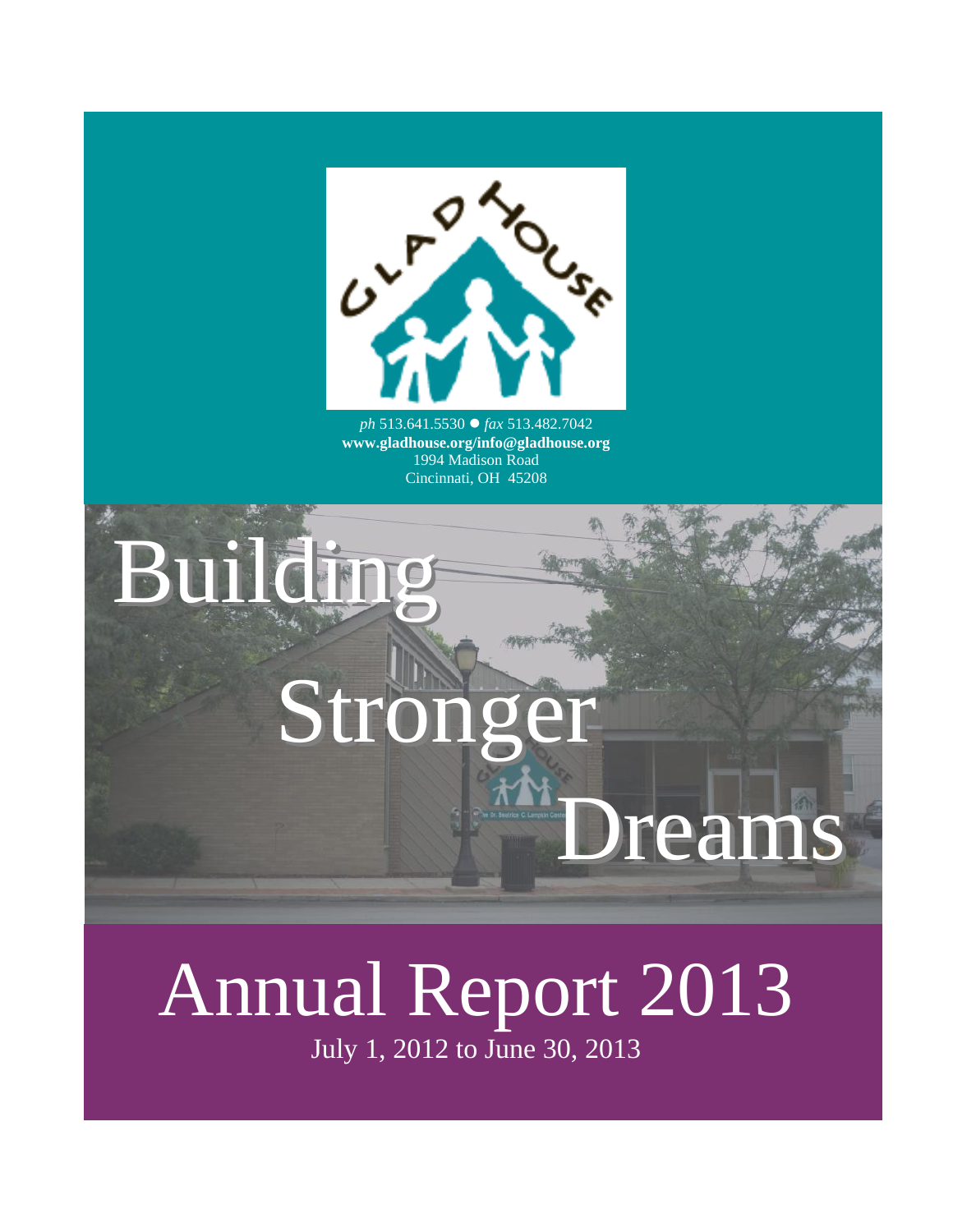**Page 2**

## **Stronger Dreams and a New Home...**

*Dear Friends,*

## **Board of Directors 2012-2013**

Sara Rorer, Esq. *President*

Spencer Liles *Vice President*

Mary Schwaderer *Secretary*

Lisa Vannis, CPA *Treasurer*

Dr. Beatrice Lampkin *Founder*

Annie Bennett

William Brown

Robert Carroll

Gary Dunbar

Patrick Khattak

David Lindner

Brian McConville, M.D.

Allison McGrath, J.D.

**Mary Rita Washburn** 

Polly Partin-Welch

*There is much to recognize and celebrate in the GLAD House Annual Report for Fiscal Year 2012-2013, which highlights the very real difference GLAD House has made in the lives of the children and families we served.*

*Celebrating 15 years of service to children and families this year, GLAD House also kicked off Giving Life a Dream: The Campaign to Ensure the Future of GLAD House as well as moving into a beautiful new home. GLAD House's mission is all about our families, and the move has given us wonderful new opportunities to serve them in greater ways.* 

*The need to break the cycle of addiction remains as strong today as the day GLAD House opened its doors, and we remain here, standing by to help. Many hanks to you – our donors, professional advisors, nonprofit and community partners.* 

*With Sincere Gratitude,*

Sara A Peres

Mary Schwaderer

*President, Board of Directors Interim Executive Director*

Ι

#### *GLAD House Programming*

#### *Champs*

Children ages 5-12 initially enter GLAD House through this intensive after-school and summer treatment program. Licensed therapists and case managers guide children toward individualized therapeutic goals. **Children served this year: 42**

#### *GLAD Hands Club*

Children who have completed the Champs program participate in a continuing care program to receive long-term support as they grow up and face new challenges. GLAD Hands Club offers members up to age 18 stable guidance. **Children served this year: 30 in Friday program/24 in Saturday program**

#### *Family Foundations Program*

Family outreach provides a vital link between youth recovering from the emotional and behavioral effects of a parent's substance abuse and rebuilding the family structure to create lasting long-term recovery. **Families served this year: 24**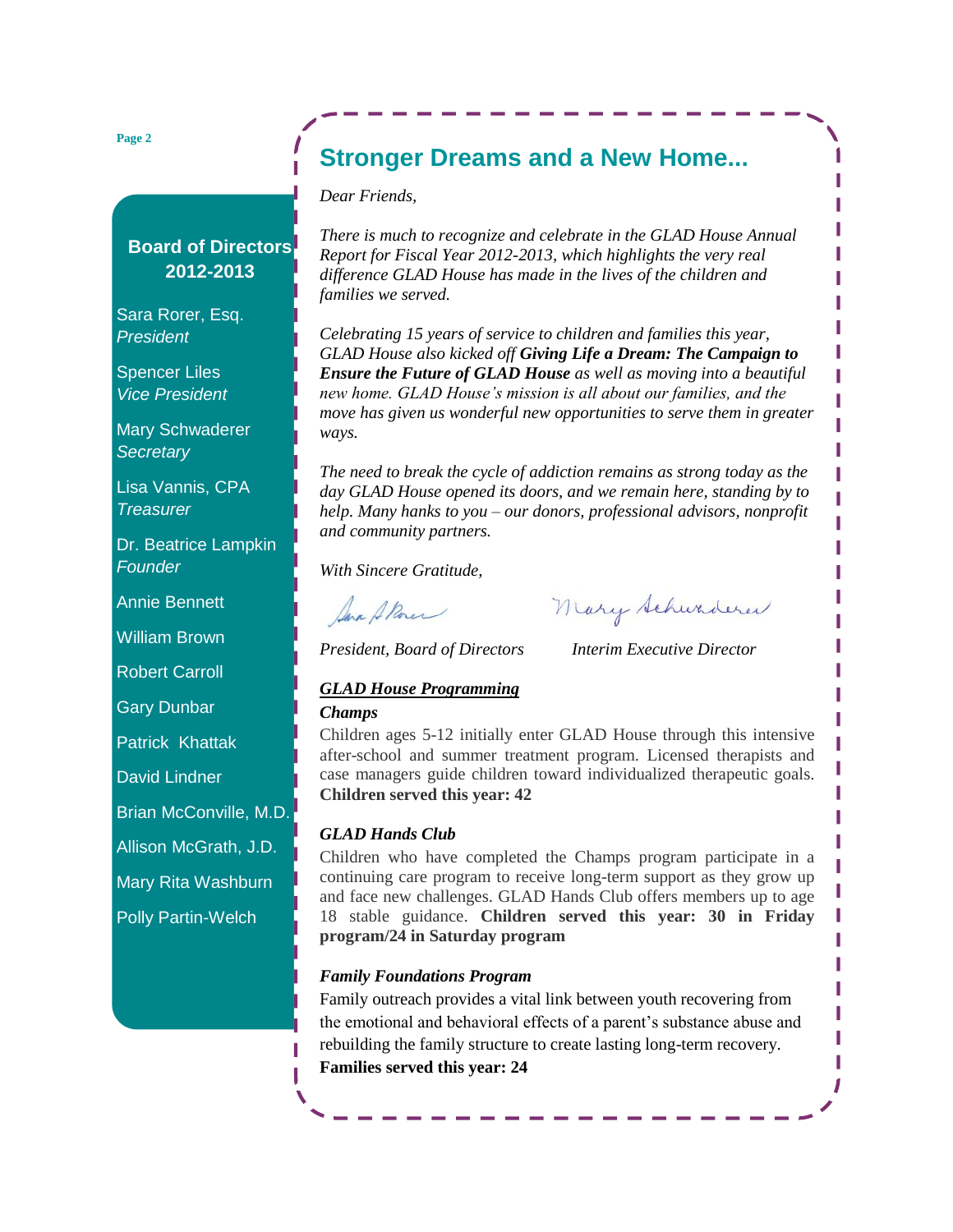## **...Giving Life A Dream**

In late 2012, GLAD House initiated *Giving Life A Dream: The Campaign to Ensure the* 

*Future of GLAD House*. Initially, the campaign will serve to purchase and renovate a permanent location for the organization. Then, it will assist GLAD House in achieving sustainability to continue to support our families well into the future.

In 1993, after witnessing the devastating effect of addiction around Cincinnati Children's Hospital Medical Center on a daily basis, Founder Beatrice C. Lampkin, MD set out to create a unique long-term program that offered



solutions to these complex issues. These children and families not only lost hope, but also forgot how to dream. The opening of GLAD House in a renovated, leased building on the campus of St. Aloysius on February 16, 1998 fulfilled one part of a dream. For 15 years, the leased space on the campus of St. Aloysius served as a safe, suitable and nurturing location. However, the expansion of St. Aloysius made it necessary for GLAD House to find a new home.

After a thoughtful and thorough search, the right home was found, and GLAD House closed on the property at 1994 Madison Road in O'Bryonville on November 30, 2012 and began renovations shortly thereafter. The move into our new space occurred the first week of April, 2013. Thanks to a generous lead donor, the building was named in honor of GLAD House founder, Dr. Beatrice C. Lampkin.

The GLAD House Dream Home is nestled in a quaint community with locally-owned businesses, manicured street fronts and a lively, welcoming atmosphere that make the children and their families feel at home. An especially unique component of the Dream Home is its location next to Owl's Nest park, a 10-acre park. Play and exercise are an important part of being a kid and for our youth, having a park right next to us is an invaluable resource. Therapists and case managers have plenty of room to do therapeutic recreation and build life



skills such as team work for youth just steps away from our building.

To date, **34** of our earliest participants have graduated from high school and **25** have entered college.

Most of these young people started attending GLAD House around age 7 and have participated for over a decade.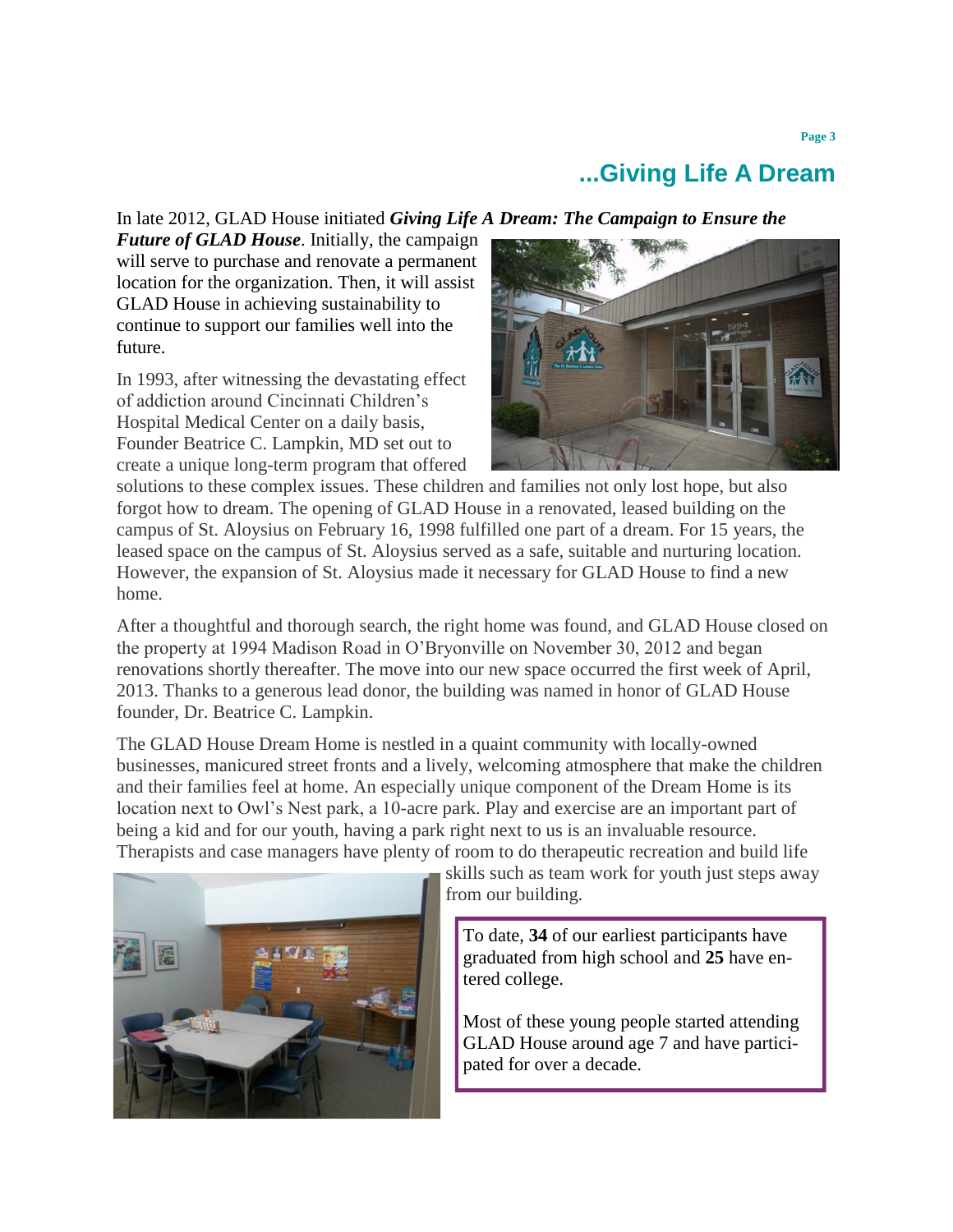## **...Our Families**

## *The GLAD House Entrepreneur*

One day one of our children, we'll call her "Diamond" (age 12) approached her Therapist with an idea to help others with their schoolwork. She wanted to be able to earn a little money in doing so and came up with the idea of being a tutor. She organized her ideas and set prices and chose subjects that she thought she could be of help with. Diamond worked diligently on her business flyers and handed them out in the neighborhood, at school, and at church.

Diamond is now working with four children in the areas of Math, Spelling and Science. She works out of her neighborhood library, where she meets her young students after school. She states that she is feeling good about her business and herself. She believes the business will grow even more, providing her with more spending money on the side.

## **...Fiscal Responsibility**

### *Income*\*

|           | Donations                  | 37% |
|-----------|----------------------------|-----|
| $\bullet$ | Medicaid                   | 28% |
|           | <b>Grants</b>              | 15% |
|           | In-Kind Giving             | 12% |
|           | Government Funding         | 6%  |
|           | Interest/Investment Income | 2%  |
|           | Miscellaneous              |     |

\* GLAD House received an additional \$410,000 in generous donations toward *Giving Life a Dream: The Campaign to Ensure the Future of GLAD House*.

## **…In Memory**

Julia Robertson, a former Secretary of the GLAD House Board, died at home after a two and a half year brave battle with ovarian cancer. Julia's wonderful smile, upbeat personality, enthusiasm, creative ideas and expertise are immensely missed by the Board and all of her friends. This picture of Julia and her beloved dog, Pringles, illustrates Julia's attributes.

Bea Lampkin, Board Member and Founder Mary Schwaderer, Interim Executive Director



## *Expenses*

| ٠         | Program     | 78% |
|-----------|-------------|-----|
|           | Operating   | 20% |
| $\bullet$ | Fundraising | 2%  |

**Page 4**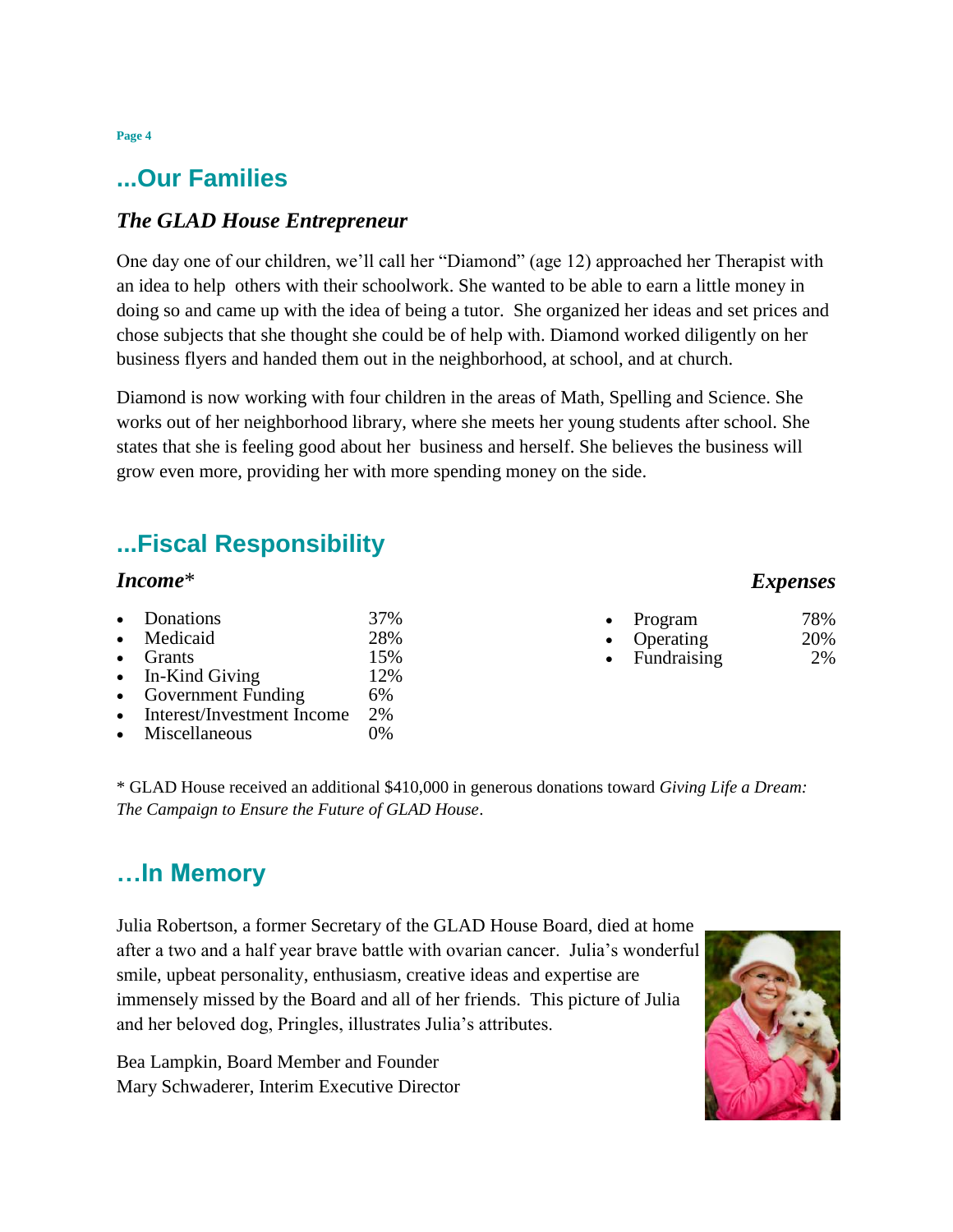## **Our Donors Are Building Stronger Dreams...**

*It is with sincere gratitude that we recognize the generous donors who made financial and in-kind contributions to GLAD House.* 

*Donors with an asterisk (\*) next to their names have also contributed to Giving Life A Dream: The Campaign to Ensure The Future of GLAD House. This listing reflects gifts received between July 1, 2012 and June 30, 2013*

#### **Individual Contributions**

#### **Leader's Circle**

#### *Heroes (\$10,000 or more)*

Ms. Mary M. Heekin Dr. Beatrice C. Lampkin\* The Robert D Lindner Family Trust\* Ms. Mary Rea\* Ms. Mary Schwaderer\* United Dairy Farmers\* Mr. and Mrs. Todd Washburn\*

#### *Champions (\$5,000 to \$9,999)*

Mr. and Mrs. Gary Dunbar\* Miss Elizabeth Ann Elliott Mr. and Mrs. David Rorer

#### *Mentors (\$2,500 to \$4,999)*

Mrs. Richard Allen Mr. and Mrs. Lewis L. French\* John and Ruth Sawyer Fund of the Greater Cincinnati Foundation Mr. Alan Lindner Mr. & Mrs. Robert D. Lindner, Jr. Mr. and Mrs. Robert McCoy\* Mr. and Mrs. Jeffrey Stanley

#### *Leaders (\$1,000 to \$2,499)*

Susan J. and Douglas Ws. Bierer Fund of the Greater Cincinnati **Foundation** Miss Eleanor Botts Mr. John Bowman\* Dr. Margaret Collins Dr. Robin Cotton Mr. and Mrs. Paul Haffner Mr. Paul Hansen Mr. and Mrs. James Heyser\* Mrs. Dolores Hileman Mr. Robert Johnston Mr. Donald Kerwick**\*** Mr. and Mrs. William Lampkin Mr. and Mrs. Spencer Liles Mr. and Mrs. Walter Frank Dr. John Perentesis and Dr. Stella Davies

Mr. Robert Siegmann Mr. James Smith Dr. Gregory Stockfish Mrs. Norma Tassian Mrs. Janet Goldsberry Todd Mr. and Mrs. Richard Tuten

#### **Friend's Circle**

#### *Best Friend (\$500 to \$999)*

**Anonymous** Dr. Diane Babcock Mr. and Mrs. Robert Carroll Dr. Pearl Compaan Mr. and Mrs. Mike Finley Mr. and Mrs. Michael Fox Mr. and Mrs. Ted Groene Dr. and Mrs. Ralph Gruppo Mr. and Mrs. Richard Hohn Mr. and Mrs. Edward Hubert Mr. and Mrs. John Johnston Dr. and Mrs. Clinton Joiner Mr. and Mrs. Michael Kleinfelder\* Dr. and Mrs. Daniel Miller Mr. and Mrs. George Perbix Mr. and Mrs. Michael Quin\* Dr. Donald Rucknagel Mr. and Mrs. Michael Stenger\* Mr. and Mrs. Robert Stough Mrs. Linda Teasdale Mary Ellen & Robert E Trunick Fund

#### *Honored Friend (\$250 to \$499)*

Mr. and Mrs. James Abbott Mr. Christopher and Dr. Denise Adams Dr. and Mrs. Ted Altenau Colleen B. Athans Trust\* Miss Ann Becker Mr. and Mrs. David Brown Mr. and Mrs. William Brown\* Dr. Ralph Buncher and Mrs. Maxine Berkman Dr. Eric Crotty Dr. and Mrs. Terrence Dillon Mr. and Mrs. Robert Faaborg

Friedlander Family Fund Mr. and Mrs. Paul Gaffney\* Ms. Karis Goldsberry Mr. and Mrs. William Smith **Hammelrath** Mr. and Mrs. Jack Heffner Dr. Walter Hulon & Dr. Cherryl Christensen Mr. and Mrs. Ted Lucien Miss Margaret Lyon Mr. and Mrs. Loren McQueen Mr. and Mrs. Donald Peairs Mrs. Anne Poehlman Mr. and Mrs. Guy Poehlman Ms. Virginia Stirling Mr. and Mrs. Ray van der Horst Mr. and Mrs. Jason Vannis Mrs. Brian Welham

#### *Supporting Friend (\$100 to \$249)*

Mr. and Mrs. James Anderson Mr. David Andrews Mr. and Mrs. Doug Bell Mrs. Annie F. Bennett Mr. and Mrs. Omer Berger Mr. and Mrs. Kenneth Berry Mr. Richard Bloss Dr. Thomas and Dr. Barbara Boat Mr. and Mrs. William Bohl Dr. Christopher Bolling Mr. David Bowen Dr. John and Dr. Debra Breneman Miss Carolyn Burke Mr. and Mrs. Michael Cambron Mr. and Mrs. Thomas Carroll Mr. and Mrs. Lee Carter Mr. and Mrs. Terrence Cheeseman Mrs. Shirley Chewning Mr. and Mrs. Michael Coombe Mr. and Mrs. Todd Cooper\* Mr. Mark Crowley Ms. Marianna Cruse Mr. John Dallman and Mrs. Kathleen Whelan Mr. and Mrs. Ivan Davies Mrs. Robert Lee Davis Dr. Cindi DeLaat Miss Roxann Dieffenbach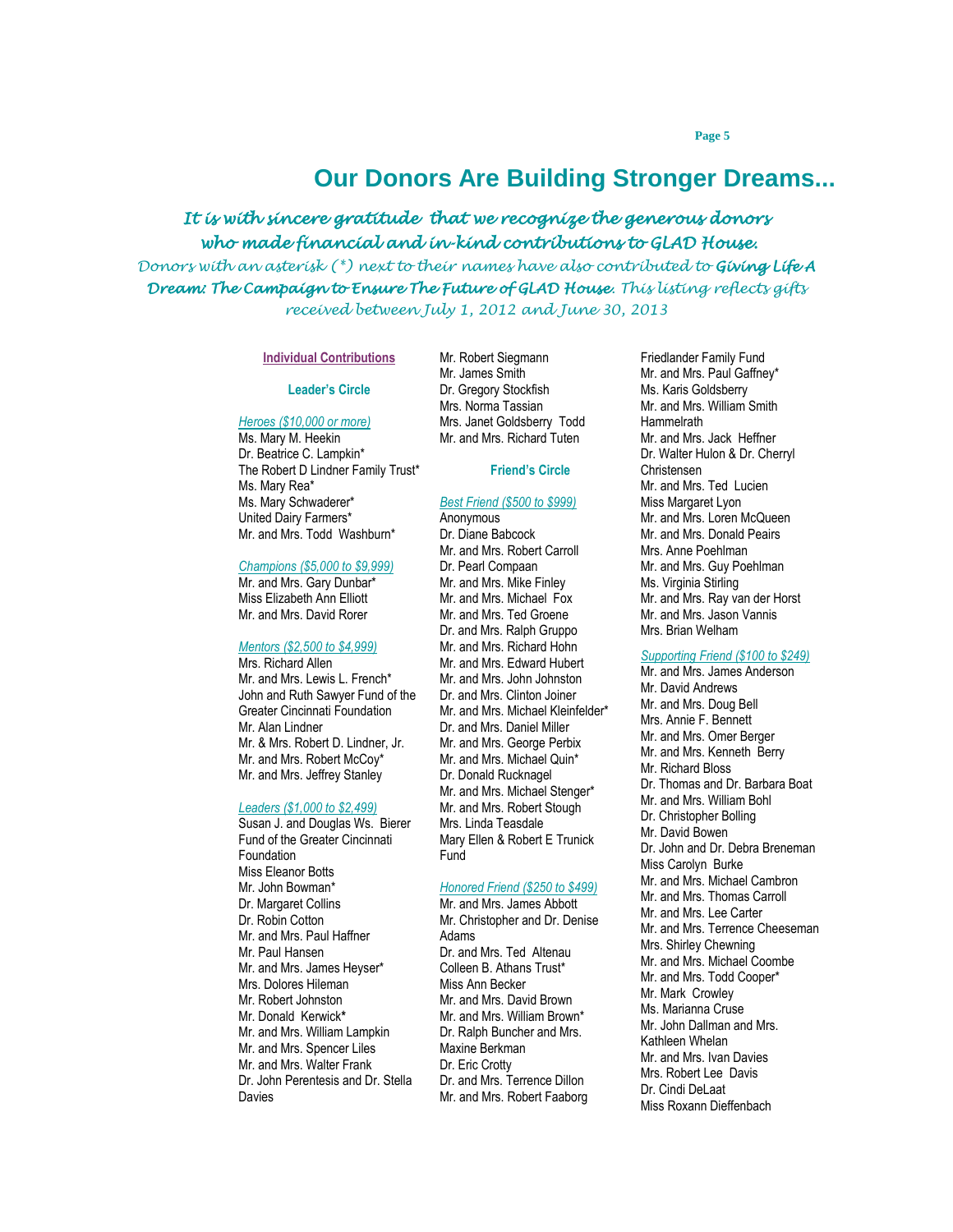#### **Page 6**

Mrs. Jackie Donoghue Mr. John Dovich Mr. and Mrs. Jim Ellerhorst Dr. Kathleen Emery Mr. John Evans Mr. Thom Fath and Mrs. Beth Kline -Fath Dr. and Mrs. Thomas Fischer Dr. and Mrs. M. Harold Fogelson Miss Judy Anne Fox Miss H. Jane Gavin Ms. Gloria Giannestras Ms. Kathleen Gibboney Mr. and Mrs. Robert Goering Mrs. Edmund Graber Ms. Judith Guju Mr. Todd Haacke Mr. and Mrs. John Habbert III Judge Deidra Hair Dr. and Mrs. James Hall Mr. Donald Heimbrock Mr. Donald S. Heithaus Mrs. Susanne Herrnstein Mr. and Mrs. Merlyn Heusinkveld Mrs. Joseph Hoffman Mrs. Betty Bush Botts Holden Mr. and Mrs. Brian Holland Mr. and Mrs. James Holland Mr. and Mrs. Richard Homan\* Mr. and Mrs. Richard Homlar Dr. Robert Ingberg Ms. Mary Ann Jervis Dr. Theodosia Kalfa Mr. and Mrs. Thomas Kidd Ms. Connie Kingsbury Mr. Timothy Kramer Mr. and Mrs. Jerome Lafferty Mr. and Mrs. Daniel LeBlond Dr. and Mrs. Jeffrey Lobel Mr. and Mrs. Daniel Mahoney Mrs. Alycen Mansell Mrs. Alvin Mauer Mr. and Mrs. Vernon Maxson Mr. and Mrs. Robert McCormick Mr. and Mrs. John Melton Miss Joan Mettey Ms. Betty Miller Mrs. Marjorie Motch Mrs. Ruth Motz Mr. and Mrs. Thomas C. Mowry Mrs. Betty Nelcamp Dr. Marilyn Nelson Rev. Rhonda O'Reilly Mr. Kevin Osterfeld\* Mr. and Mrs. Paul Parks Mrs. Barbara Parry Mr. and Mrs. John Phares

Mr. and Mrs. Dale Rayney Mrs. Caroline Richards Mrs. Janet Robertson Mr. Paul F. Rumpke Dr. Catherine Saelinger Mrs. Ellen Sewell Ms. Susan Sewell Mr. and Mrs. Garrett Sigler Mr. Barry Smyth Mr. and Mrs. David Stanley Dr. Jeffrey Stockfish Dr. Janos Sumegi Dr. James Sutherland Mr. and Mrs. Roy Sweeney Dr. William Tedford Mr. and Mrs. Abbot Thayer Mr. A. Richard Thomas Mr. and Mrs. William Tidd Mr. and Mrs. Aaron Till\* Ms. Rita Uehlein Mr. and Mrs. Mark Vicario Mr. and Mrs. Roger Wade Mr. and Mrs. Lewis Washburn\* Dr. and Mrs. Robert Wells Mr. and Mrs. Craig Westbay Dr. and Mrs. Jeffrey Whitsett Dr. Judith Wilimas Dr. and Mrs. John Williams Mr. and Mrs. James Winchester Mr. and Mrs. Robert Winters, Jr. Mrs. Andrea Wiot Mr. and Mrs. Eric Withrow Mrs. Ann Wood Mr. and Mrs. Joseph Yearwood

#### *Friend (up to \$99)*

Mrs. Robert Anderson Dr. and Mrs. Bruce Archibald Mr. and Mrs. James Arlinghaus Mr. and Mrs. Paul Avery Dr. Wynn and Dr. Elisabeth Baldock Ms. Betsy Baxter Dr. Paul Bellet Ms. Georgie Bestfelt Mr. M. Todd Bezold Dr. and Mrs. Gary Biehl Dr. David and Dr. Diane Billmire Mr. and Mrs. Gary Bivins Mr. and Mrs. Joseph Breiner Mr. and Mrs. Brian Brimelow Ms. Debby Brooks Mr. and Mrs. Mark Brueggeman Ms. Suzanne Burke Mr. David Byrne Mrs. Mary Anne Christie Ms. Gayle Cobb

Ms. Jean Cochran Mrs. Marilyn Cones Mr. and Mrs. Howard Constable Ms. Alva Crawford Dr. and Mrs. Kerry Crone Miss Libby Curtis Mr. and Mrs. Richard Dallmer Mr. and Mrs. Dave Damaska Mr. and Mrs. Jerry Davis Dr. Peter and Dr. Patty Dignan Mr. and Mrs. Brian Dillon Mr. and Mrs. Richard Dillon Mrs. Joan Donoghue Dr. and Mrs. Emanuel Doyne Mr. and Mrs. Melvin Dreyfoos Mr. and Mrs. Dennis Dundes Ms. Mary M. Dunn Dr. and Mrs. Stewart B. Dunsker Mr. and Mrs. C. Richard Eby Ms. Myriam Engelken Ms. Mary Elaine Ervin Dr. and Mrs. Carl Evert Mr. and Mrs. Mike Fasoldt Mr. and Mrs. George Fecher Mr. and Mrs. Edward Freije Mr. Dean Gaudin Ms. Suzanne Gillman Mr. and Mrs. Michael Grimley Mr. Christopher Goss Ms. Frances Haas Mr. and Mrs. Buddie Hale Dr. and Mrs. Stuart Handwerger Mr. and Mrs. Daniel Hanus Mr. and Mrs. Jere Hardy Mr. and Mrs. Brian Harvey Dr. James Helmsworth Mr. and Mrs. Jeffrey Hendricks Dr. and Mrs. James Heubi Dr. and Mrs. Steven Hoath Ms. Judith Holden. Mr. and Mrs. George Horning Mr. and Mrs. Charles Howard Mr. and Mrs. William Kearney Ms. Anne Keefe\* Ms. Mildred Kincaid Ms. Muriel Kiphart Dr. Sherry Knapp-Brown Mrs. Esther Knueven Mr. and Mrs. Sam Kocoshis Mr. and Mrs. Frank Kohorst Mr. and Mrs. Andy Krisko Mrs. Vera Lambert Ms. Cynthia Lampkin

Dr. and Mrs. Jonathan Lampkin

Ms. Lynn Lanman Mrs. Karen Larsen Mr. and Mrs. Simati Laupola

#### *Thank You!*

*Many thanks to our donors who wish to remain anonymous.*

*Although every attempt is made to accurately report all of our donors, errors can occur and we apologize for any misspelling or omission.*

*Please contact us at 513.641.5530 with corrections.*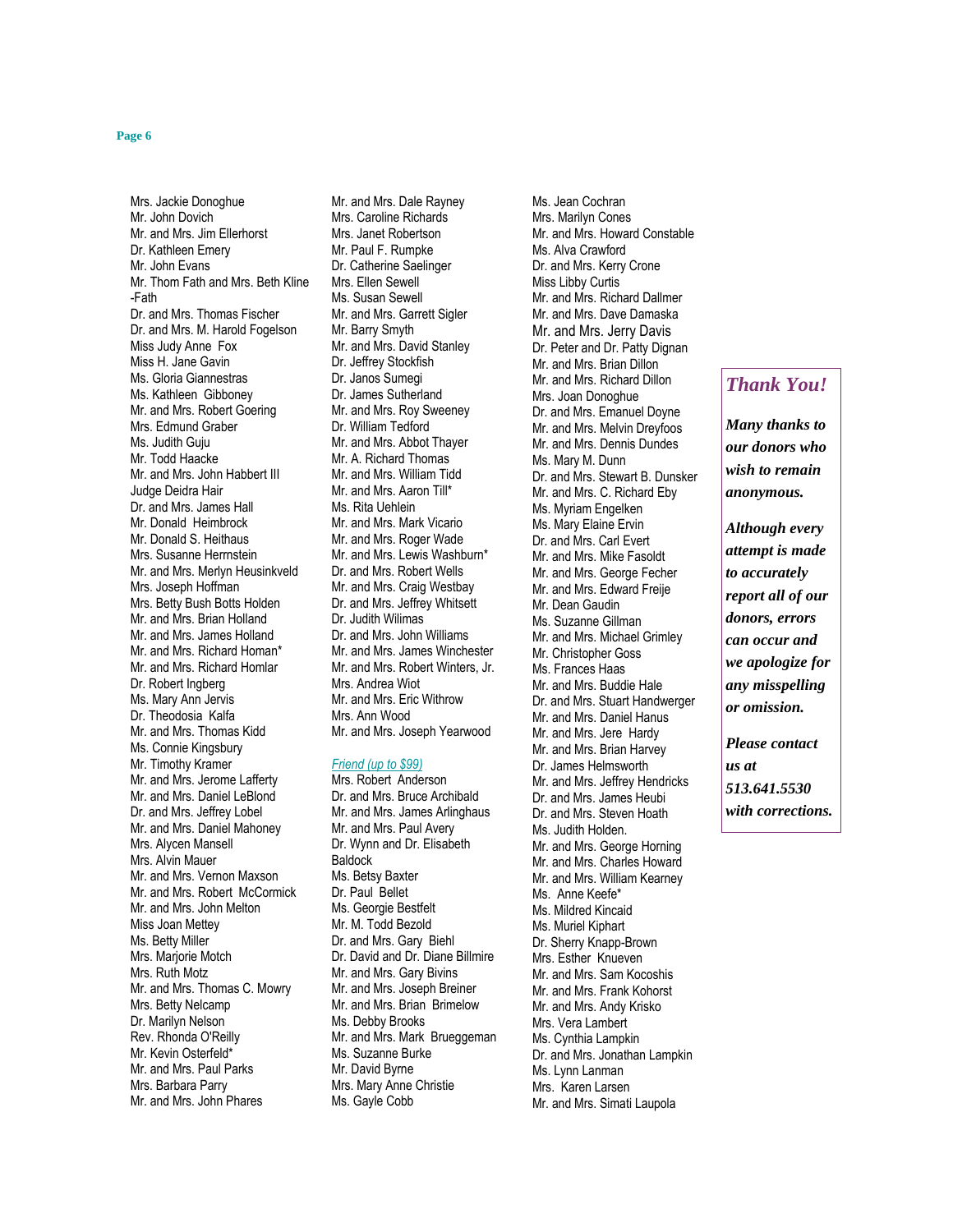Dr. and Mrs. Irwin Light Dr. David Lipps Dr. and Mrs. Joseph Luttmer Dr. Rebecca Marsh Ms. Kelley McCabe Dr. Brian and Dr. Janice **McConville** Mr. and Mrs. George McIlveen Mr. Joe Mendelsohn Dr. and Mrs. Richard Meyer Mr. and Mrs. Charles Miller Mr. and Mrs. Bradley Miller Dr. Benjamin Mizukawa Mr. Murray Monroe Mr. and Mrs. Glenn Montague Ms. Betty Jean Mouk Mrs. Jane Murphy Dr. and Mrs. Charles Myer III Dr. Wafa Nasser Ms. Janet Deters and Ms. Colleen Needham Jamie Neuspickle Dr. Sonya Oppenheimer Mr. John Perry Mrs. Susan Polzin Drs. Martin and Pamela Popp Mr. and Mrs. Robert C. Porter, Jr. Mr. and Mrs. Jay Price Dr. Michael Privitera Mrs. and Mrs. Marlyn Rabenold Mr. and Mrs. Roger Rettig Ms. Mary Jo Roberts Ms. Julia A. Robertson Mr. and Mrs. Daniel Robinett Mr. and Mrs. David Schackmann Ms. Nancy Schackmann Ms. Emalou Schaffer Mr. and Mrs. Michael Schoose Mr. Timothy Schroder Mr. and Mrs. Frank Schweiger Mrs. Sharon Shanley Ms. Ann Shepard-Rueve Mr. and Mrs. Ron Shryock Dr. Edward Silberstein Mr. and Mrs. Paul Sittenfeld Mrs. Gloria Slattery William W. Slemmons Charitable Foundation Mr. and Mrs. Bill Sowle Mr. and Mrs. Mark Stedtefeld Mr. and Mrs. Brad Storch Ms. B. Rebecca Suder Mr. and Mrs. Gregory Thomas Mr. and Mrs. Bruce Tillinghast Mr. and Mrs. Neil Tilow Mr. John Warrington Ms. Samantha Washburn

Mr. and Mrs. Christopher White Ms. Gwendolyn J. Wilder Ms. Lisa Wilkens-Maynus Mr. and Mrs. James Wise Mrs. Barbara Wright Mr. George Wuest Mr. and Mrs. Ed Zeno

#### **In Honor**

*Ms. Betsy Baxter* Mrs. Esther Knueven

*Ms. Eleanor Botts* Mrs. Janet Goldsberry Todd

*Ralph and Maxine Bunchner's 20th Anniversary* Mr. and Mrs. Melvin Dreyfoos

*Chris DiBattista and Neuberger Berman* Neuberger Berman

*Gary Dunbar* Mr. and Mrs. Paul Haffner

*Mrs. Esther Knueven* Ms. Betsy Baxter

#### *Dr. Beatrice C. Lampkin*

Mr. and Mrs. Lee Carter Mr. and Mrs. Ivan Davies Mr. and Mrs. David Lindner The Robert D Lindner Family Trust Mrs. Janet Goldsberry Todd

*Dr. Bea Lampkin and Mary Schwaderer* Ms. Eleanor Botts

Mrs. Janet Goldsberry Todd

*Betty Lindner's Birthday* Mr. & Mrs. William Tidd

*Adele Schiff* The Private Client Reserve Of U.S. Bank

*Mrs. Walter A. Schmidt's 102 Birthday* Mr. David Andrews

#### *Mary Schwaderer* Mr. and Mrs. Mark Brueggeman Miss Judy Anne Fox Dr. Beatrice Lampkin

Dr. Jeffrey Stockfish

*Janet Todd and Eleanor Botts*  Dr. Beatrice Lampkin

#### **In Memory**

*Michelle Bowman* Mr. John Bowman

*Delores and Arnold Catron* Ms. Mary Schwaderer

*Shirley Davies* Mrs. Edmund Graber Ms. Mary Schwaderer

*Ken Jameson* Mr. and Mrs. Christopher White Dr. Beatrice Lampkin

*Lea Johnston* Dr. Beatrice Lampkin Ms. Mary Schwaderer

*Warren Latimer* Dr. Beatrice Lampkin

*Mrs. Marian Rae Morgan* Mr. and Mrs. Frank Kohorst Ms. Mary Schwaderer

*Jeanette Nieman* Dr. Beatrice Lampkin Ms. Mary Schwaderer

#### *Julia Robertson*

Anderson Eye and Ear Associates Mr. and Mrs. William Bohl Mr. Christopher Goss Dr. Beatrice Lampkin Dr. Rebecca Marsh Dr. Benjamin Mizukawa Ms. Mary Jo Roberts Ms Emalou Schafer Ms. Mary Schwaderer

*Ruth Sawyer* Dr. Beatrice Lampkin

*Richard Todd* Mr. and Mrs. Daniel Hanus

*Dorothy Walter* Dr. Beatrice Lampkin Mrs. Janet Goldsberry Todd